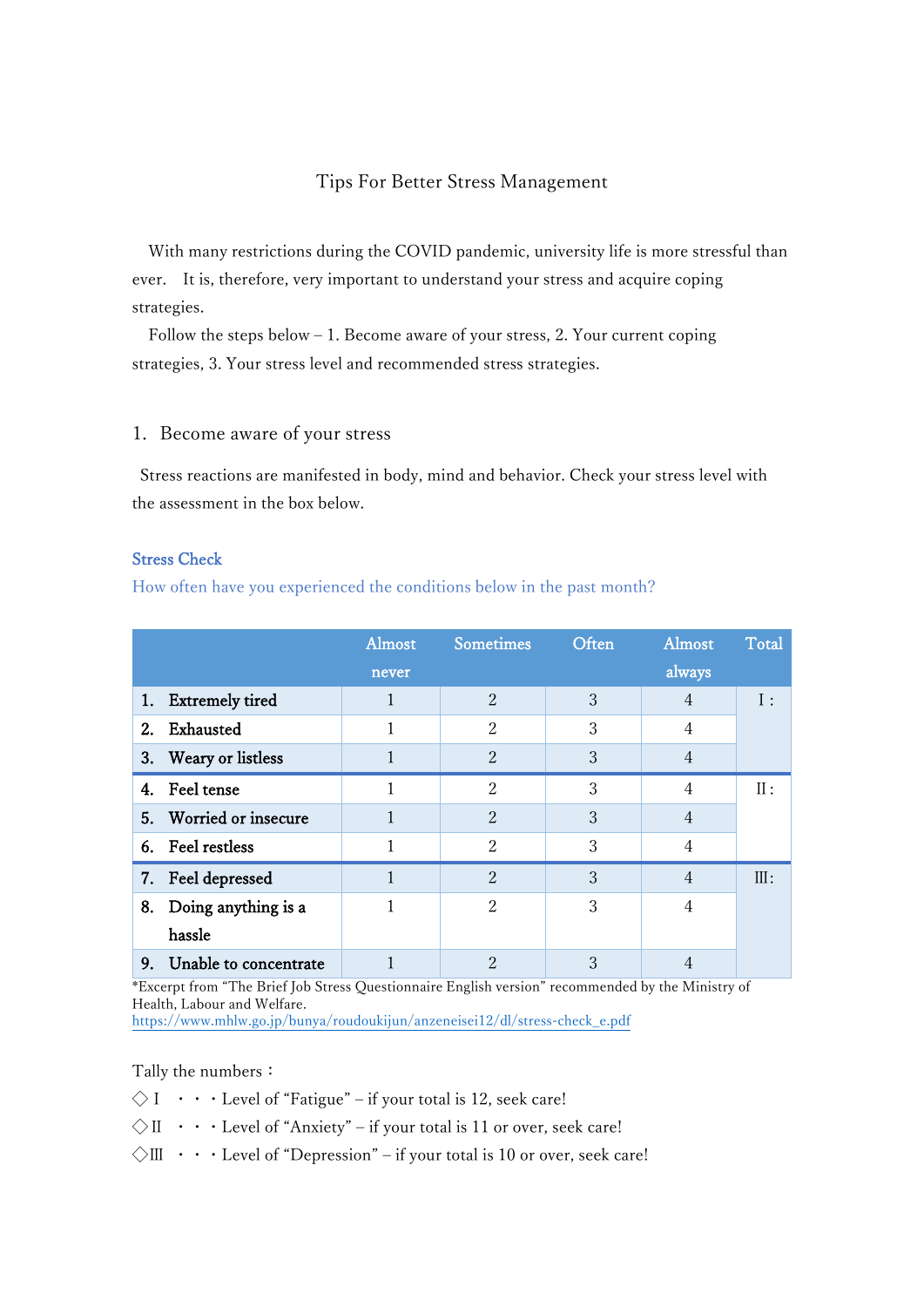# 2. Stress Coping Strategies

How are you coping with stress? The more coping strategies that you have, the more resistant you are to stress.

Let's check the strategies that you are using.

### Stress Coping Checklist

What do you do when you are stressed, e.g. when things don't go well, you are feeling down, or pressured?

|                    |                                  | Almost                  | Sometime       | Often            | Almost         | <b>Total</b> |
|--------------------|----------------------------------|-------------------------|----------------|------------------|----------------|--------------|
|                    |                                  | never                   | S              |                  | always         |              |
| 1.                 | Talk to your friend or someone   | 1                       | $\overline{2}$ | 3                | $\overline{4}$ |              |
|                    | close                            |                         |                |                  |                | А:           |
| 2.                 | Consult someone                  | $\mathbf{1}$            | $\overline{2}$ | 3                | $\overline{4}$ |              |
| 3.                 | Think of other solutions         | 1                       | $\overline{2}$ | 3                | $\overline{4}$ | B:           |
| 4.                 | Try another way to solve         | $\mathbf{1}$            | $\overline{2}$ | 3                | $\overline{4}$ |              |
| 5.                 | Focus on what you have done      | $\mathbf{1}$            | $\overline{2}$ | 3                | 4              |              |
| 6.                 | Try to think that you've learned | 1                       | $\overline{2}$ | 3                | $\overline{4}$ | C:           |
|                    | from your mistakes.              |                         |                |                  |                |              |
| 7.                 | Relax (Take a bath, lie down)    | $\mathbf{1}$            | $\overline{2}$ | 3                | $\overline{4}$ |              |
| 8.                 | Do something you like            | $\mathbf{1}$            | $\overline{2}$ | 3                | $\overline{4}$ | D:           |
| 9.                 | Try to act positive, not showing | $\mathbf{1}$            | $\overline{2}$ | 3                | 4              |              |
|                    | your real feelings               |                         |                |                  |                | E:           |
|                    | 10. Try to forget                | 1                       | $\overline{2}$ | 3                | $\overline{4}$ |              |
|                    | 11. Binge eating/drinking        | $\mathbf{1}$            | $\overline{2}$ | 3                | $\overline{4}$ |              |
|                    | 12. Break things / act violently | $\mathbf{1}$            | $\overline{2}$ | 3                | $\overline{4}$ | F:           |
|                    |                                  |                         |                |                  |                |              |
| Tally the numbers: |                                  |                         |                |                  |                |              |
|                    | A: Add 1 & 2                     | <b>B: Add 3 &amp; 4</b> |                | $C:$ Add $5 & 6$ |                |              |

D: Add **7 & 8** E: Add **9 & 10** F: Add **11 & 12** 

|  |  |  |  |  |  |  | The largest number reflects the most common strategies that you use: |
|--|--|--|--|--|--|--|----------------------------------------------------------------------|
|--|--|--|--|--|--|--|----------------------------------------------------------------------|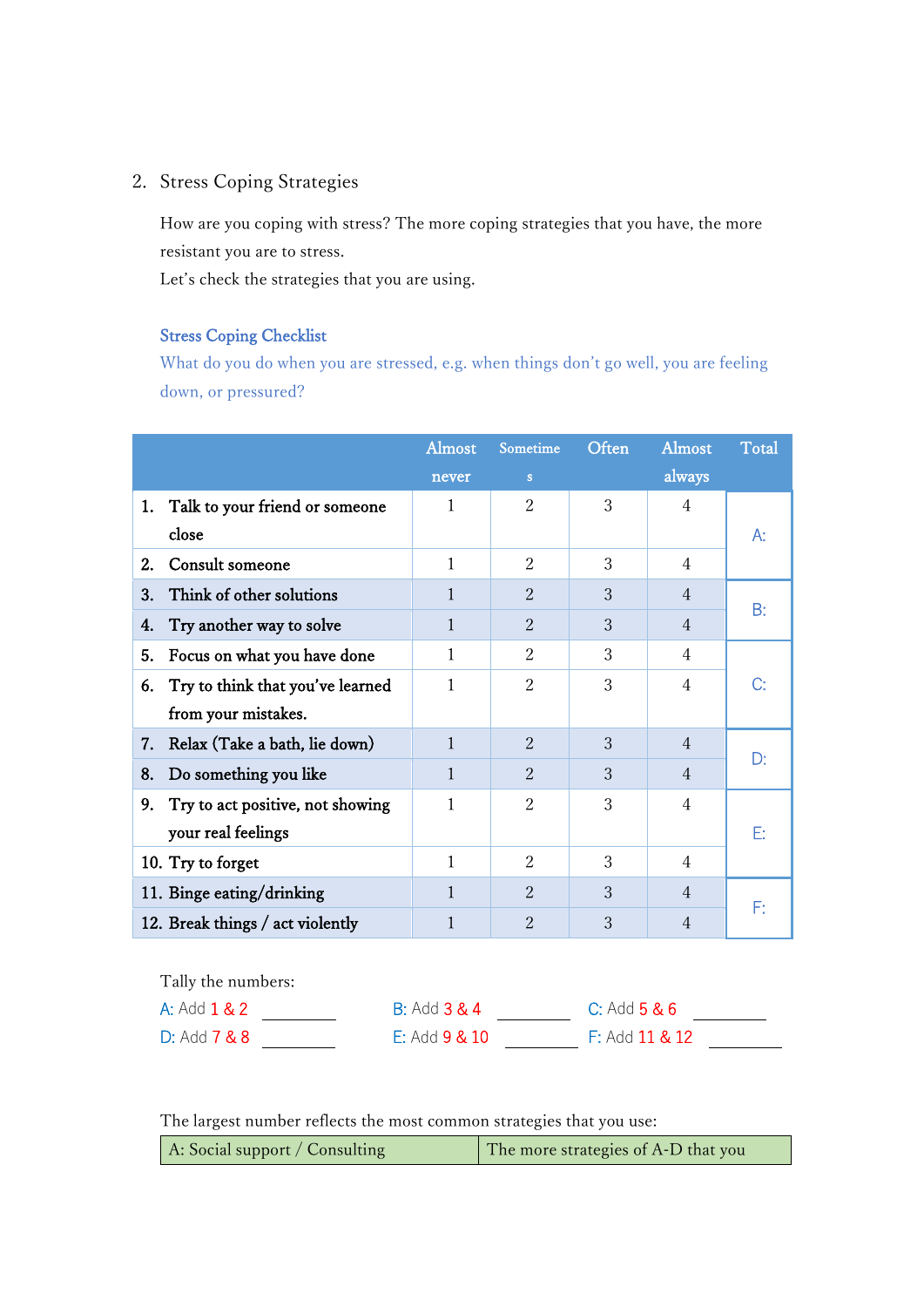| B: Problem solving           | have, the better you handle your stress. |  |
|------------------------------|------------------------------------------|--|
| C: Reevaluating cognition    | There are some ways to cope with your    |  |
| D: Relaxation / Activation   | stress described below.                  |  |
| E: Oppression / Denial       | Too much of it may cause                 |  |
|                              | physical/mental distress                 |  |
| F: Destructive stress relief | Find strategies that you don't regret or |  |
|                              | harm anyone/anything.                    |  |

The followings are some of the ways to cope with your stress. Try any that fit your circumstance or your style!

- Getting rid of the stressor There are situations where this is not possible.
	- Behavioral activation: releasing stress by engaging in healthy activities

Ex: chat with friends, sing, exercise

 Relaxation: Calm your nervous system Ex: sleep, take a bath, do a breathing technique, drink herb tea

# 3. Your stress levels and coping strategies

What follows are suggested coping strategies organized by current stress reactions from stress check.

 $\Diamond$ If your highest score is "Fatigue," relaxation and resting (D) are recommended. You can find relaxation techniques on the "Mental Health Tips" on the Student Support Room - <http://www.ritsumei.ac.jp/ssr/en/kokoro/>

Also, you can join weekly online "Hokkori Relaxation Time" by the Student Support Room to practice the relaxation techniques. <http://www.ritsumei.ac.jp/ssr/en/event/>

 $\Diamond$ If your highest score is "Anxiety" or "Depression," social support/consulting(A), problem-solving(B), reevaluating cognition(C) are recommended. It is not easy to work through this on your own, especially, problem-solving and reevaluating your cognition. There are various types of support available for students. Please refer to pages 35-41 for the student support network on campus: <http://www.ritsumei.ac.jp/file.jsp?id=493008>